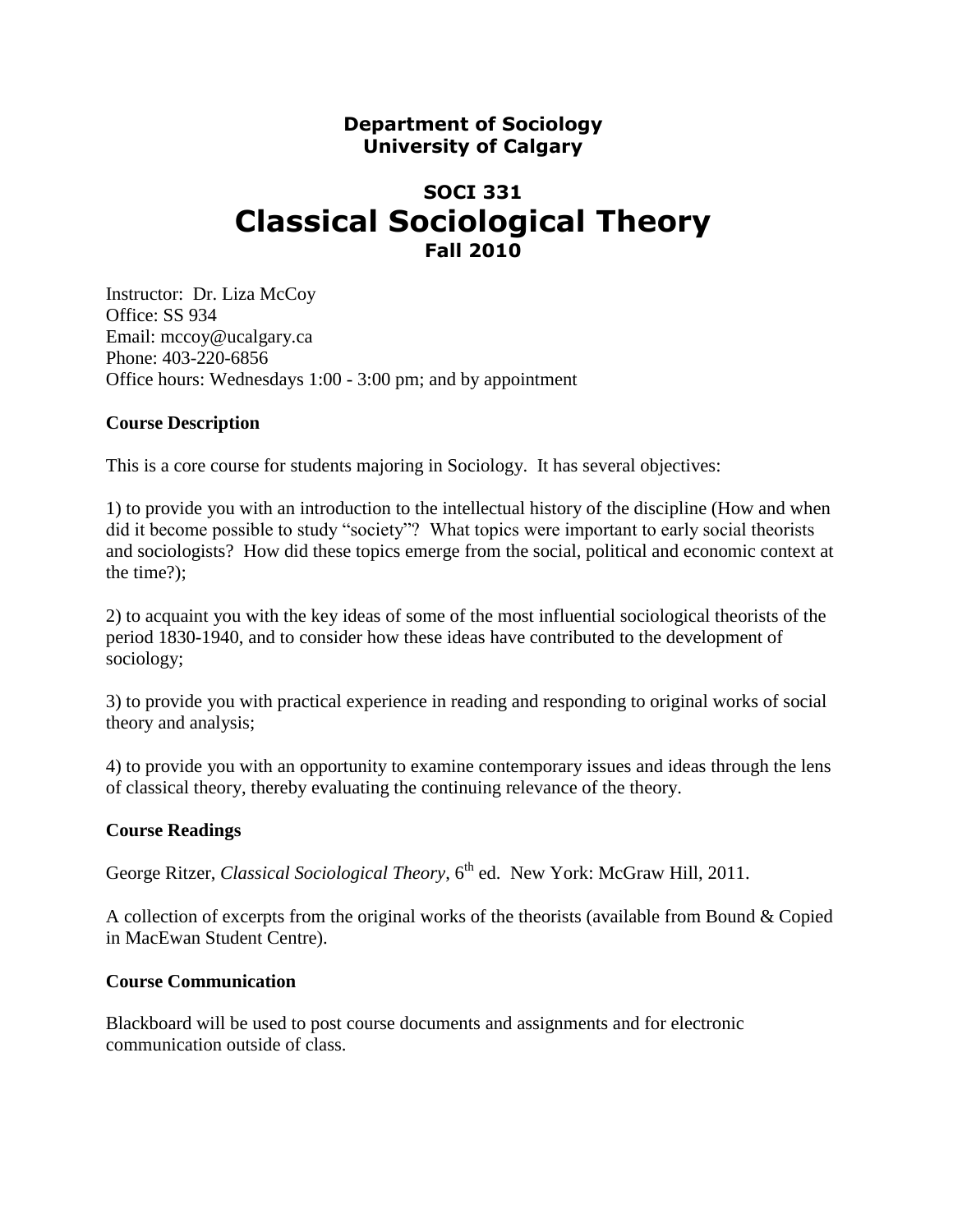### **Assessment**

Assignment: one essay (4-5 pages) due November 22. Both content and writing will be assessed. Guidelines for the assignment are posted in Blackboard in the Assignments section.

Tests: Two in-class midterm tests (October 15 and November 10) and a registrar-controlled final (date to be determined). These tests/exam will include multiple choice, matching, short answer and essay questions. They are not cumulative. A small card of notes may be used for the essay portion of the final exam (guidelines will be provided at the final review session).

## **Grading**

| Midterm Test #1 | 20 %    |
|-----------------|---------|
| Midterm Test #2 | 20 %    |
| Essay           | 30 %    |
| Final exam      | 30 %    |
| Total           | $100\%$ |

Achieving a passing grade in the course does not require a passing grade in all of the course components. Your final letter grade will be determined according to the following schedule:

| 95-100    | $A+$ | 67-69      | $C+$ |
|-----------|------|------------|------|
| $90 - 94$ | A    | 63-66      | C    |
| 85-89     | A-   | $60 - 62$  | $C-$ |
| 80-84     | $B+$ | 55-59      | D+   |
| 75-79     | B    | 50-54      | D    |
| 70-74     | B-   | 49 or less | F    |

### **Instructor's Policies**

1. Essays must be submitted in class, in hard copy, on or before the due date.

2. I do not distribute or post copies of my lecture notes and slides. If you miss class, you will need to get notes from another student.

3. In accordance with University policy, I report all cases of plagiarism. Plagiarized essays get an automatic grade of 0; this includes essays that are only partially plagiarized. The easy way to avoid this? *Don't download material from the Internet; write your essay in your own words.*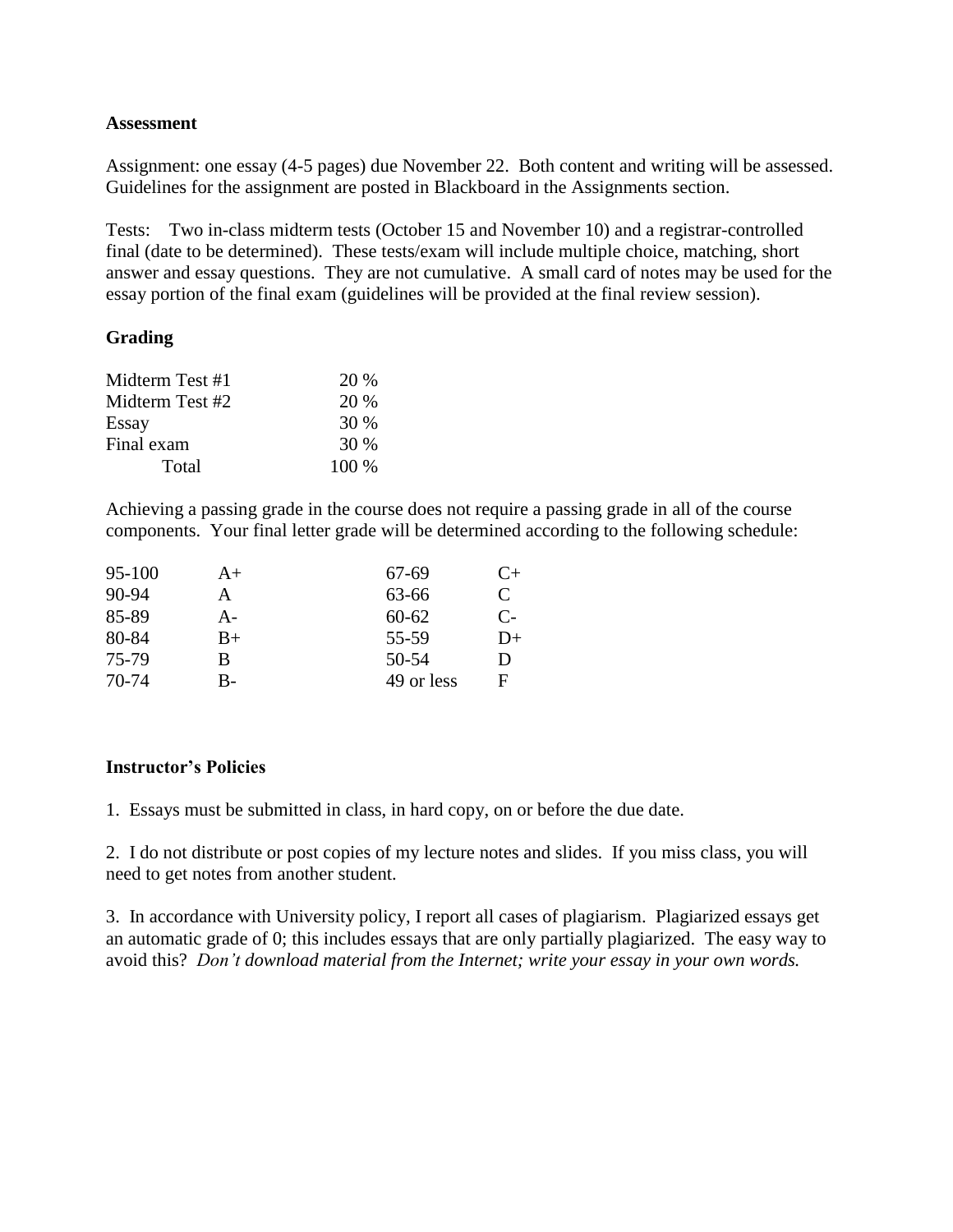## **Department and University Policy Information**

## Emergency evacuations:

In the case of fire or other emergency evacuation of this classroom/lab, please proceed to the assembly point by the food court located on the lower level of the Professional Faculties Building.

## Deferrals:

If at all possible you must provide *advance* notice to the instructor if you are unable to take a test or pass in an assignment or essay on time. All requests for deferral of a course component due to health reasons must be accompanied by written documentation as outlined in the University Calendar and should be obtained while the student has the physical or emotional problem rather than after recovery. Deferrals will be allowed in the following circumstances: illness, domestic affliction or religious conviction. Travel arrangements and misreading of the syllabus are not valid reasons for requesting a deferral. Deferrals will not be granted if it is determined that just cause is not shown by the student.

If you have missed a test for a legitimate reason, the instructor can require you to write a "make up" test as close in time to the original test as possible or can choose to transfer the percentage weight to another course component. If the instructor schedules a "make up" test for you, its date and location will be at the convenience of the Sociology Department.

Please note that requests to defer a final examination or to defer term work past the end of a term go through the Undergraduate Programs Office (UPO) and must be processed by the deadlines that are established in the U of C Calendar. You can find the forms you need online:

*Deferred Final Exam Application*:

http://www.ucalgary.ca/registrar/files/registrar/APP%20FOR%20DF%20EXAM\_0.pdf

## *Deferred Term Work Form*:

## <http://www.ucalgary.ca/registrar/files/registrar/defTW.pdf>

You must submit these deferral forms to the Faculty of Arts Associate Dean (Students) through the UPO office: Undergraduate Programs Office, 4th Floor, MacEwan Student Centre. Only the Associate Dean approves requests for deferrals which extend beyond the end of a term. Instructors are not involved in such decisions. To make an appointment with the Associate Dean, phone (403) 220-8155.

*Ethics in Research***:** Students are advised that any research with human subjects--including any interviewing (even with friends and family), opinion polling, or unobtrusive observation- must have the approval of the Departmental Ethics Committee. In completing course requirements, students must not undertake any human subjects research without discussing their plans with the instructor, to determine if ethics approval is required.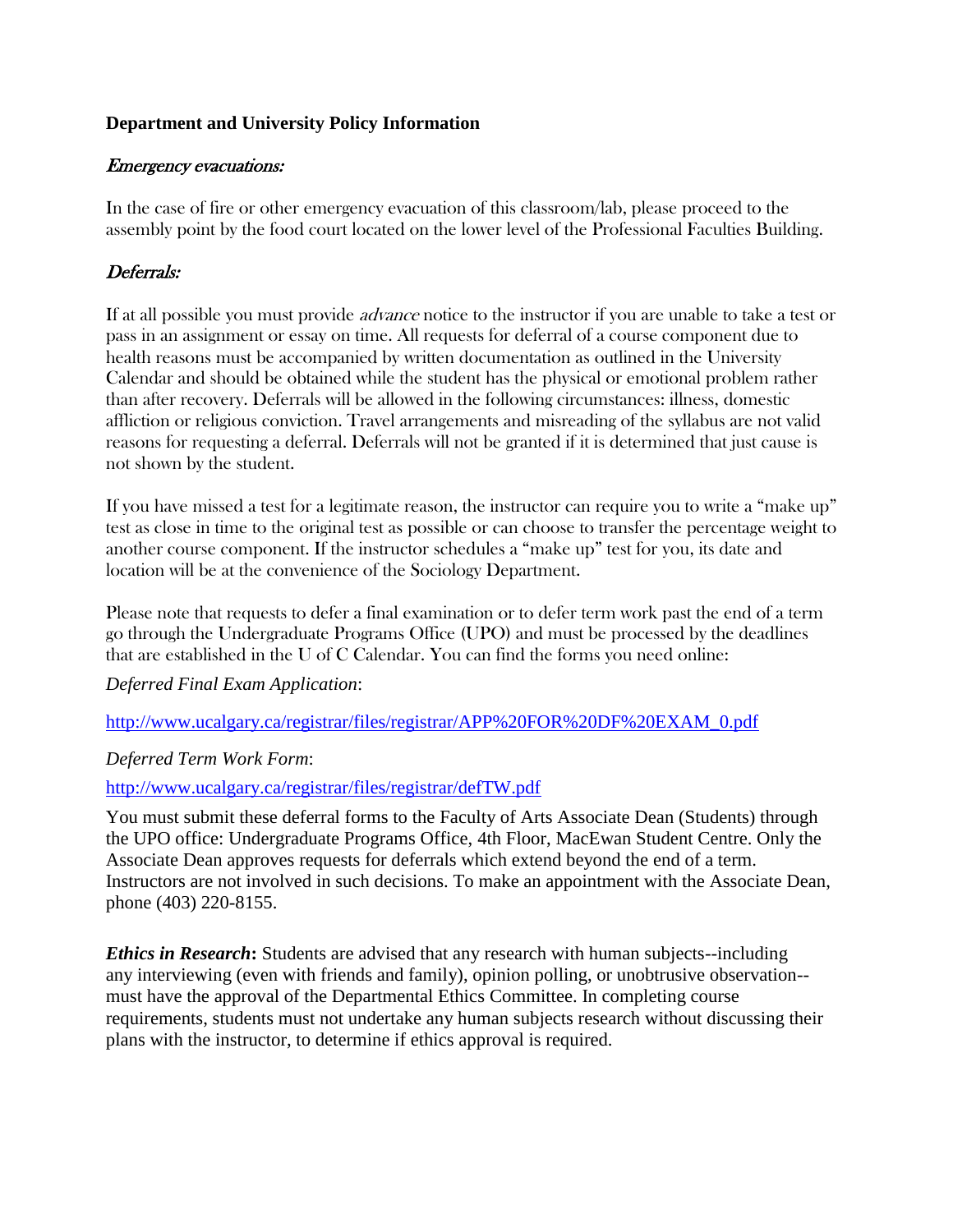*Academic Misconduct***:** Plagiarism, cheating and other academic misconduct are regarded as serious academic offences. Students are advised to consult the University Calendar which presents a Statement of Intellectual Honesty and definitions and penalties associated with cheating, plagiarism, and other academic misconduct.

*The Freedom of Information and Protection of Privacy (FOIP)* legislation disallows the practice of having students retrieve assignments from a public place, e.g., outside an instructor's office or the Department main office. Written assignments must be returned to students individually, during class, or during the instructor's office hours; if a student is unable to pick up her/his assignment s/he may provide the instructor with a stamped, self-addressed envelope to be used for the return of the assignment.

*Safewalk*: The University of Calgary provides a "safe walk" service to any location on Campus, including the LRT, parking lots, bus zones, and campus housing. For Campus Security/Safewalk call 220-5333. Campus Security can also be contacted from any of the "Help" phones located around Campus.

*Academic Accommodation***:** Students with a disability, who require academic accommodation, need to register with the Disability Resource Centre (MC 295, phone 220-8237). Academic accommodation letters need to be provided to course instructors no later than fourteen (14) days after the first day of class. **It is a student's responsibility to register with the Disability Resource Centre and to request academic accommodation, if required.** 

## *Handing in papers outside of class, return of final papers, and release of final grades:*

1. When students are unable to submit papers in class, they should make arrangements to hand in their papers directly to the instructor or teaching assistant. Papers will not be accepted in the main Sociology Department office.

2. Final papers will not be returned through the main Sociology Department office. The Freedom of Information and Privacy (FOIP) legislation disallows the practice of having students retrieve assignments from a public place (i.e. outside an instructor's office, the department office etc.) Students who want their final papers returned by mail must attach a stamped, self-addressed envelope with the paper. Otherwise final papers will be available for pick-up only during the instructor's office hours at the end of this term or at the beginning of the next term.

3. Final grades are not posted by the Sociology Department. They are available only online.